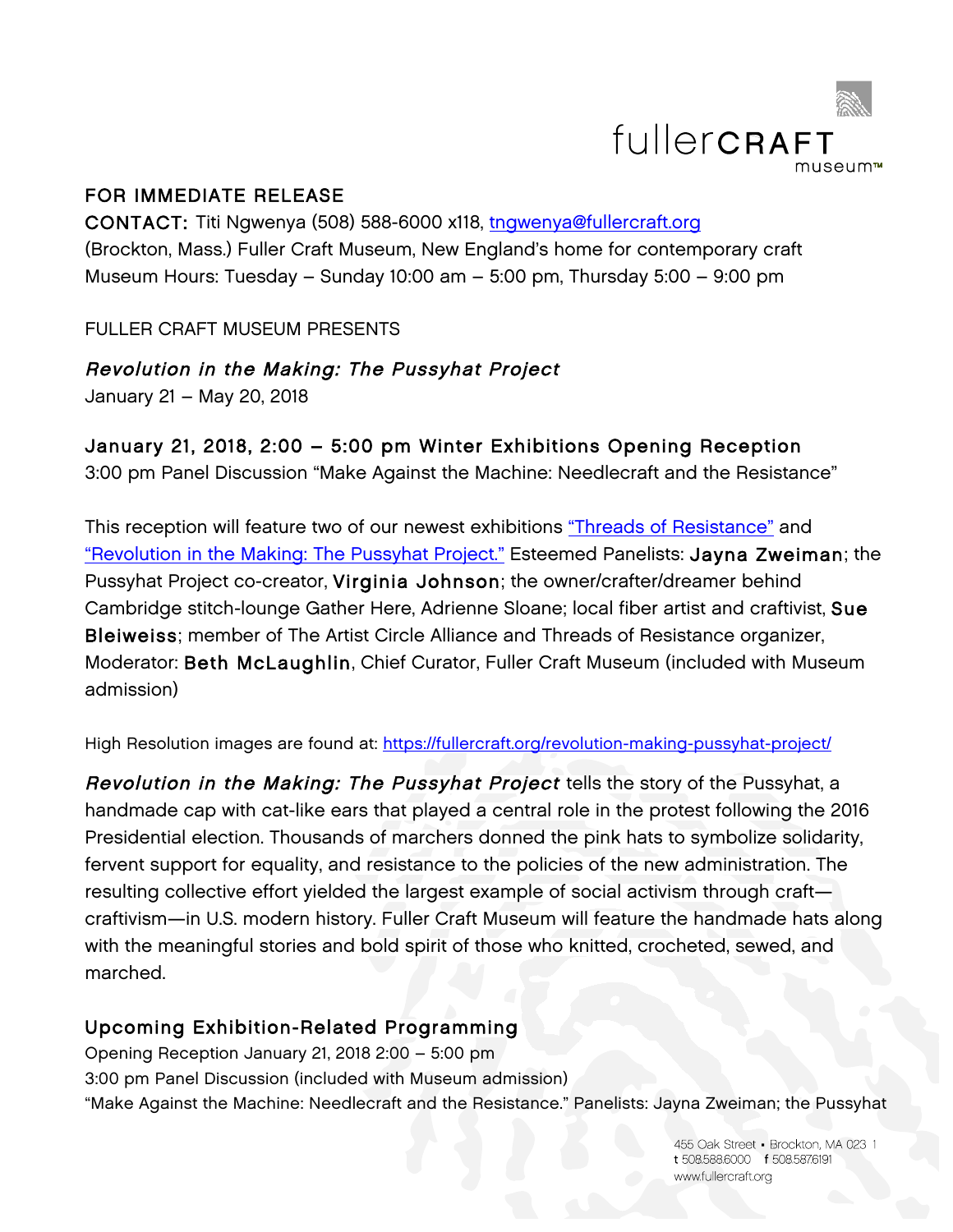Project co-creator, Virginia Johnson; the owner/crafter/dreamer behind Cambridge stitch-lounge Gather Here, Adrienne Sloane; local fiber artist and craftivist, Sue Bleiweiss; member of The Artist Circle Alliance and Threads of Resistance organizer, Moderator: Beth McLaughlin, Chief Curator, Fuller Craft Museum

### Make a Difference, Craftivism Event

#### March 18, 2018 2:00 – 5:00 pm

3:00 pm Screening of "Women's March: A Documentary Film about Democracy and Human Rights" produced by TrimTab Media. (Sponsored by RISE Sharon.)

Please join us for a day of craft activism and experience how the act of making can be used to affect social change. Free activities include a Pussyhat knit-in, cross-stitch affirmations, postcard writing, and other changemaking workshops. Craftivist kits will be available. All ages welcome.

For more information or to register, please visit us online at www.fullercraft.org or call us at 508.588.6000.

Fuller Craft Museum Freedom of Speech Commitment<br>Freedom of speech is the foundation of our communities and our nation. The works Fuller Craft Museum exhibits may awe, illuminate, challenge, unsettle, confound, provoke, and, at times, offend. We defend the freedom to create content and to exhibit such work anywhere in the world, and we recognize the privilege of living in a<br>country where creating, exhibiting, and experiencing such work is a constitutional right. To exhibit works of art not to endorse the work or the vision, ideas, and opinions of the artist. It is to uphold the right of all to experience diverse visions and perspectives. If and when controversies arise from the exhibition of an artwork, we welcome public discussion and debate with the belief that such discussion is integral to the experience of the art. Consistent with our fundamental commitment to freedom of speech, however, we will not censor exhibitions in response to political or ideological pressure.

## Current Exhibitions:

Threads of Resistance December 9, 2017 – February 18, 2018

Parts and Labor: Print and Collage Works by Steven Ford August 5 – December 31, 2017

Gender Bend: Women in Wood, Men at the Loom October 21, 2017 – March 11, 2018

Mindful: Exploring Mental Health Through Art November 18, 2017 – April 22, 2018

Object Lessons, Selections from Fuller Craft Museum's Permanent Collection Ongoing

## Upcoming Exhibitions:

Revolution in the Making: The Pussyhat Project January 21 – May 20, 2018

Brother Thomas: Seeking the Sublime